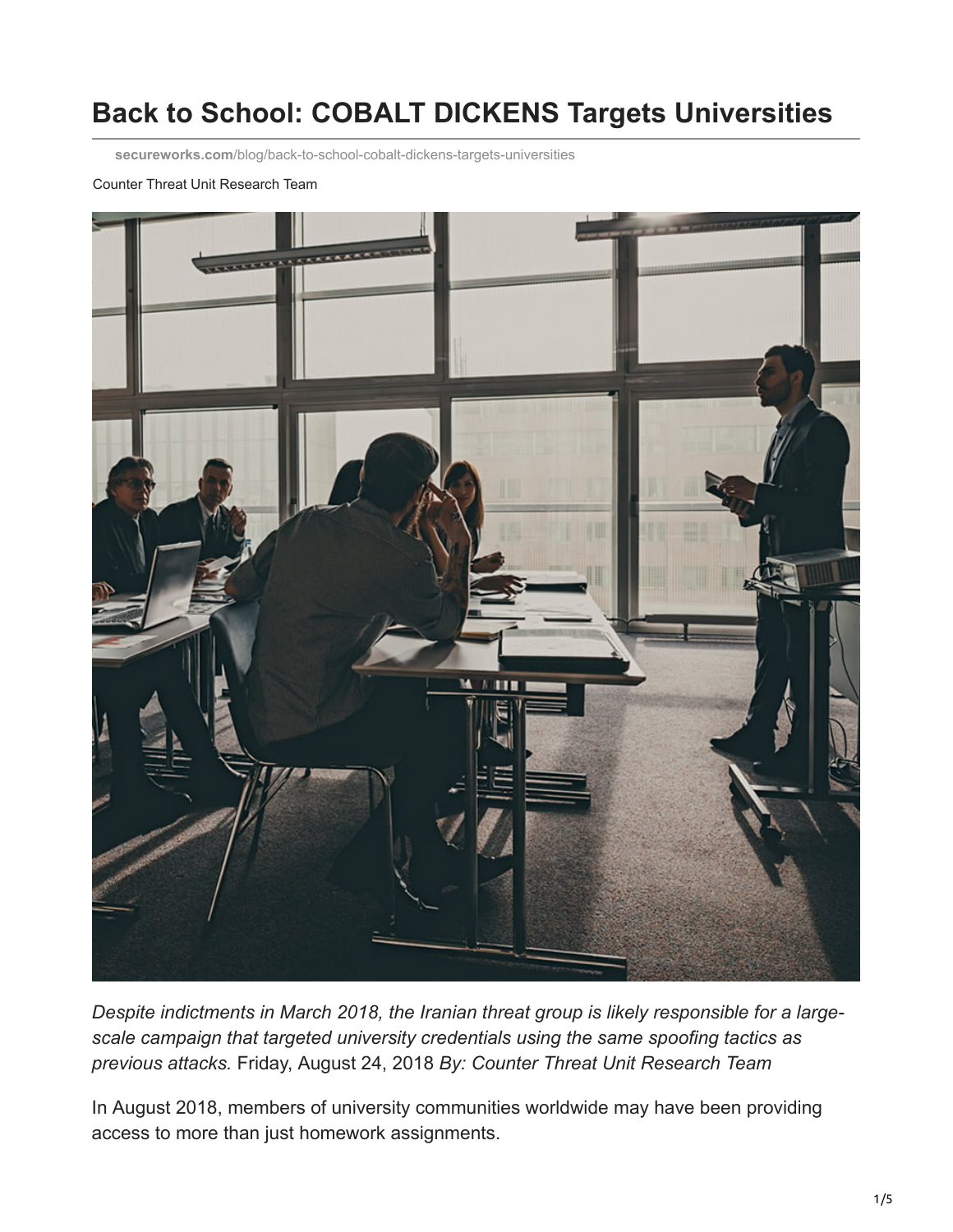Secureworks® Counter Threat Unit™ (CTU) researchers discovered a URL spoofing a login page for a university. Further research into the IP address hosting the spoofed page revealed a broader campaign to steal credentials. Sixteen domains contained over 300 spoofed websites and login pages for 76 universities located in 14 countries, including Australia, Canada, China, Israel, Japan, Switzerland, Turkey, the United Kingdom, and the United States (see Figure 1).



*Figure 1. Countries with targeted universities. The darker the color, the higher the number of affected universities. (Source: Secureworks)*

After entering their credentials into the fake login page, victims were redirected to the legitimate website where they were automatically logged into a valid session or were prompted to enter their credentials again. Numerous spoofed domains referenced the targeted universities' online library systems, indicating the threat actors' intent to gain access to these resources.

CTU™ researchers were unable to confirm functionality of all identified spoofed pages because some of the domains were not accessible at the time of analysis. Many of the domains were registered between May and August 2018, with the most recent being registered on August 19. Domain registrations indicate the infrastructure to support this campaign was still being created when CTU researchers discovered the activity.

Most of the domains observed in this campaign resolved to the same IP address and DNS name server. A domain registered in May 2018 also contained subdomains spoofing university targets. These subdomains redirected visitors to spoofed login pages on other attacker-controlled domains.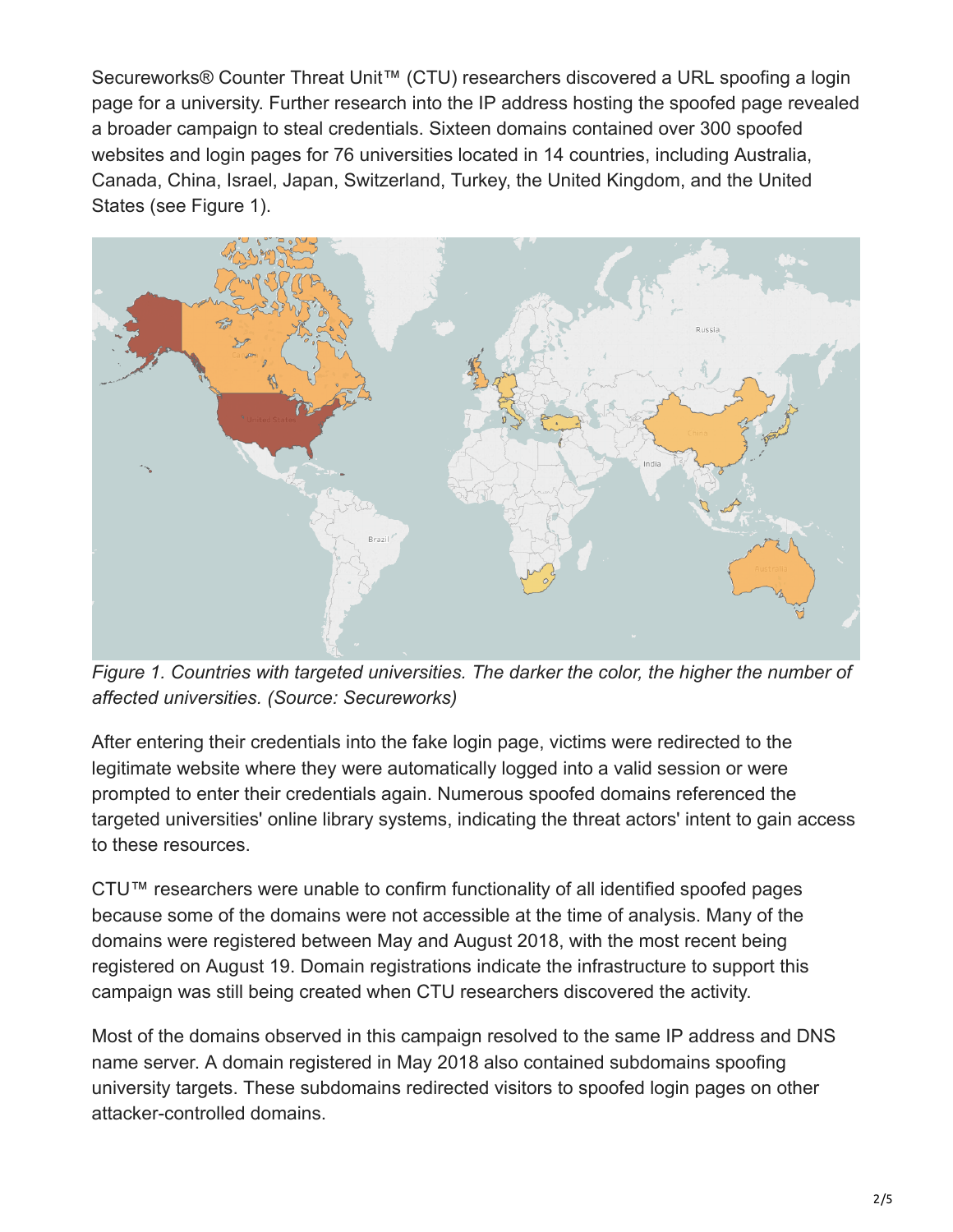"The pain of parting is nothing to the joy of meeting again."

— Nicholas Nickleby by Charles Dickens

The targeting of online academic resources is similar to previous cyber operations by COBALT DICKENS, a threat group associated with the Iranian government. In those operations, which also shared infrastructure with the August attacks, the threat group created lookalike domains to phish targets and used credentials to steal intellectual property from specific resources, including library systems. In March 2018, the U.S. Department of Justice [indicted](https://www.justice.gov/opa/pr/nine-iranians-charged-conducting-massive-cyber-theft-campaign-behalf-islamic-revolutionary) the Mabna Institute and nine Iranian nationals in connection with COBALT DICKENS activity occurring between 2013 and 2017. Many threat groups do not change their tactics despite public disclosures, and CTU analysis suggests that COBALT DICKENS may be responsible for the university targeting despite the indictments of some members.

Universities are attractive targets for threat actors interested in obtaining intellectual property. In addition to being more difficult to secure than heavily regulated finance or healthcare organizations, universities are known to develop cutting-edge research and can attract global researchers and students. CTU researchers have contacted various global partners to address this threat.

This widespread spoofing of login pages to steal credentials reinforces the need for organizations to incorporate multifactor authentication using secure protocols and implement complex password requirements on publicly accessible systems. CTU researchers recommend that clients implement training programs to educate users about security threats, including guidance for recognizing and reporting suspicious emails.

CTU researchers have identified indicators for this threat (see Table 1). Note that IP addresses can be reallocated. The domains and IP address may contain malicious content, so consider the risks before opening them in a browser.

| <b>Indicator</b> | Type           | <b>Context</b>                                  |
|------------------|----------------|-------------------------------------------------|
| anvc.me          | Domain<br>name | Hosting phishing website used by COBALT DICKENS |
| eduv.icu         | Domain<br>name | Hosting phishing website used by COBALT DICKENS |
| jhbn.me          | Domain<br>name | Hosting phishing website used by COBALT DICKENS |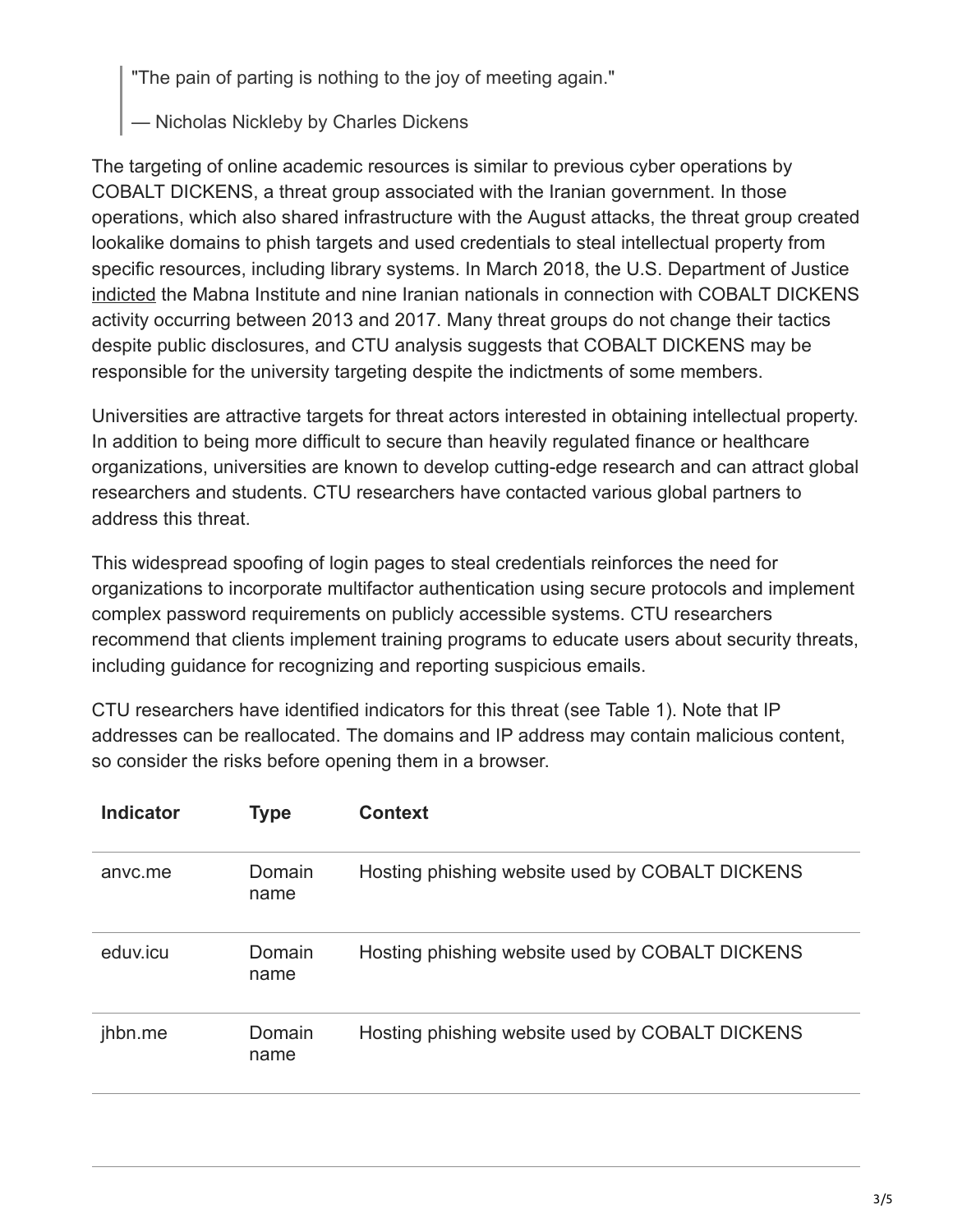| nimc.cf   | Domain<br>name | Hosting phishing website used by COBALT DICKENS |
|-----------|----------------|-------------------------------------------------|
| uncr.me   | Domain<br>name | Hosting phishing website used by COBALT DICKENS |
| unie.ga   | Domain<br>name | Hosting phishing website used by COBALT DICKENS |
| unie.ml   | Domain<br>name | Hosting phishing website used by COBALT DICKENS |
| unin.icu  | Domain<br>name | Hosting phishing website used by COBALT DICKENS |
| unip.cf   | Domain<br>name | Hosting phishing website used by COBALT DICKENS |
| unip.gq   | Domain<br>name | Hosting phishing website used by COBALT DICKENS |
| unir.cf   | Domain<br>name | Hosting phishing website used by COBALT DICKENS |
| unir.gq   | Domain<br>name | Hosting phishing website used by COBALT DICKENS |
| unir.ml   | Domain<br>name | Hosting phishing website used by COBALT DICKENS |
| unisv.xyz | Domain<br>name | Hosting phishing website used by COBALT DICKENS |
| univ.red  | Domain<br>name | Hosting phishing website used by COBALT DICKENS |
| untc.me   | Domain<br>name | Hosting phishing website used by COBALT DICKENS |